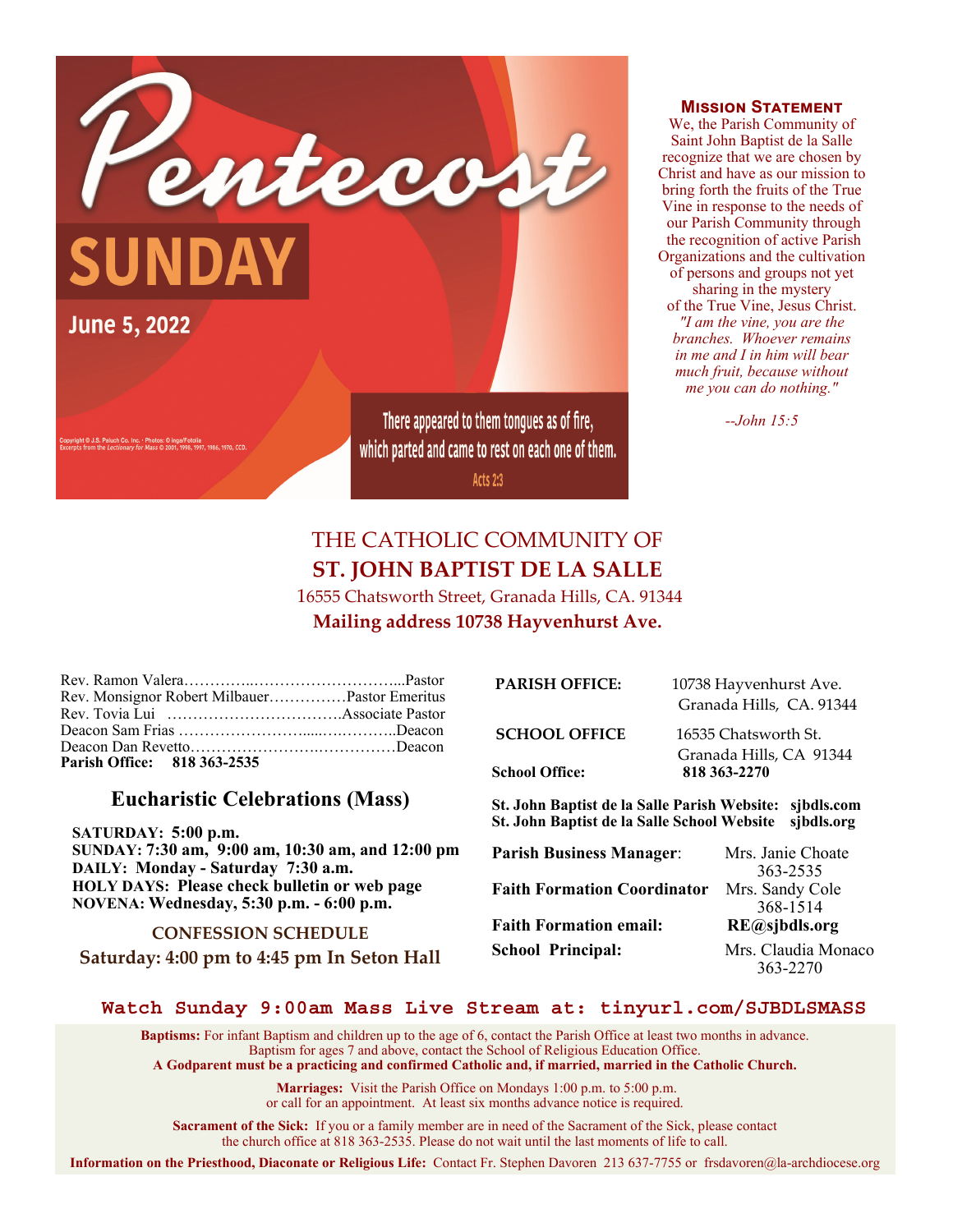

In one Spirit we were all baptized into one body. *— 1 Corinthians 12:13a*

# **Presider Schedule June 11th & June 12th**

|               | Saturday 5:00 p.m. | Fr. Tovia |
|---------------|--------------------|-----------|
| <b>Sunday</b> | 7:30 a.m.          | Fr Ramon  |
| <b>Sunday</b> | $9:00$ a.m.        | Fr. Ramon |
| Sunday        | $10:30$ a.m.       | Fr. Ramon |
| <b>Sunday</b> | $12:00$ p.m.       | Fr. Ramon |

*This schedule is subject to change*



### **First Friday Holy Hour for Vocations July 1st, 2022**

The number of Priests in the U.S. has dropped by nearly 50% over the last 50 years (from 60,000 to 35,000). The decline in the number of Deacons, Religious Brothers and Sisters is also alarming.  **Will you please join us for**   *just an hour per month* **to Pray for Vocations to the Priesthood and Religious Life? We will meet on the First Friday of the month, at 7:00 p.m. We will gather in the Church for Exposition of the Blessed Sacrament and Benediction. We will also pray the Rosary together asking our Blessed Mother for her intercession.**



### **Miraculous Medal Novena**

Please join us in our Church for the Novena of the Miraculous Medal followed by praying the Rosary.

**Wednesday, 5:30 p.m. to 6:00 p.m.** *All are welcome*

# **"The laundromat church"**

In **Just Tell the Truth: A Call to Faith, Hope and Courage,** Richard Lischer tells the story of a priest who was assigned to start a ministry to the Latino community in a region where many were working on farms and in chicken-processing plants.

How to begin? A feasibility study? An advertising blitz? Here's what the priest does:

He takes a card table, a hand-woven blanket, and some bread and a cruet of wine to the local laundromat and there he sets up shop. Within weeks, Pentecost happens and a congregation materializes. Soon the patrons are crossing themselves and waiting for a break in the Mass to move their laundry from the washers to the dryers. The "Laundromat Priest," as he became known, intones the words of the liturgy during the spin cycle. A newspaper reported that the congregation "stands respectfully toward the rear of the washerette, as if occupying holy ground."

It seems, to us anyway, that this ministry doesn't have much promise. On the other hand, all it has is promise — and that is more than enough.

This church of ours begins in a room of confused and broken people. In the coming of the promised Spirit, they realize that Jesus lives among them in their love and care for one another. At Pentecost, the Spirit of God opens Peter and company to all kinds of possibilities for realizing the Kingdom of God that Jesus died for — and rose for. It's the Spirit of God — invisible, difficult to define in mere words, but very real — that makes you and me and the folks gathered in that laundromat the Church of the Risen One. The Spirit is that great love that binds the Father to the Son and now binds the Father and the Son to us, the bond that makes us not just a clan or a club but a community of faith. It's love that transcends words and laws and sentiments to embrace the heart and soul of each one of us. The Spirit of God is both a promise fulfilled and a promise yet to be realized. This Pentecost, may our community of the Risen Christ work to realize that promise of bringing to light God's vision of a world reconciled in God's peace and transformed in God's compassion



# **Pentecost**

Pentecost is a special day of worship. The feast marks the end of the Easter season for Christians and commemorates the outpouring of the Holy Spirit

on the early followers of Jesus. The Church of God, began on Pentecost is given the mission of preaching the Good News of the Kingdom of God.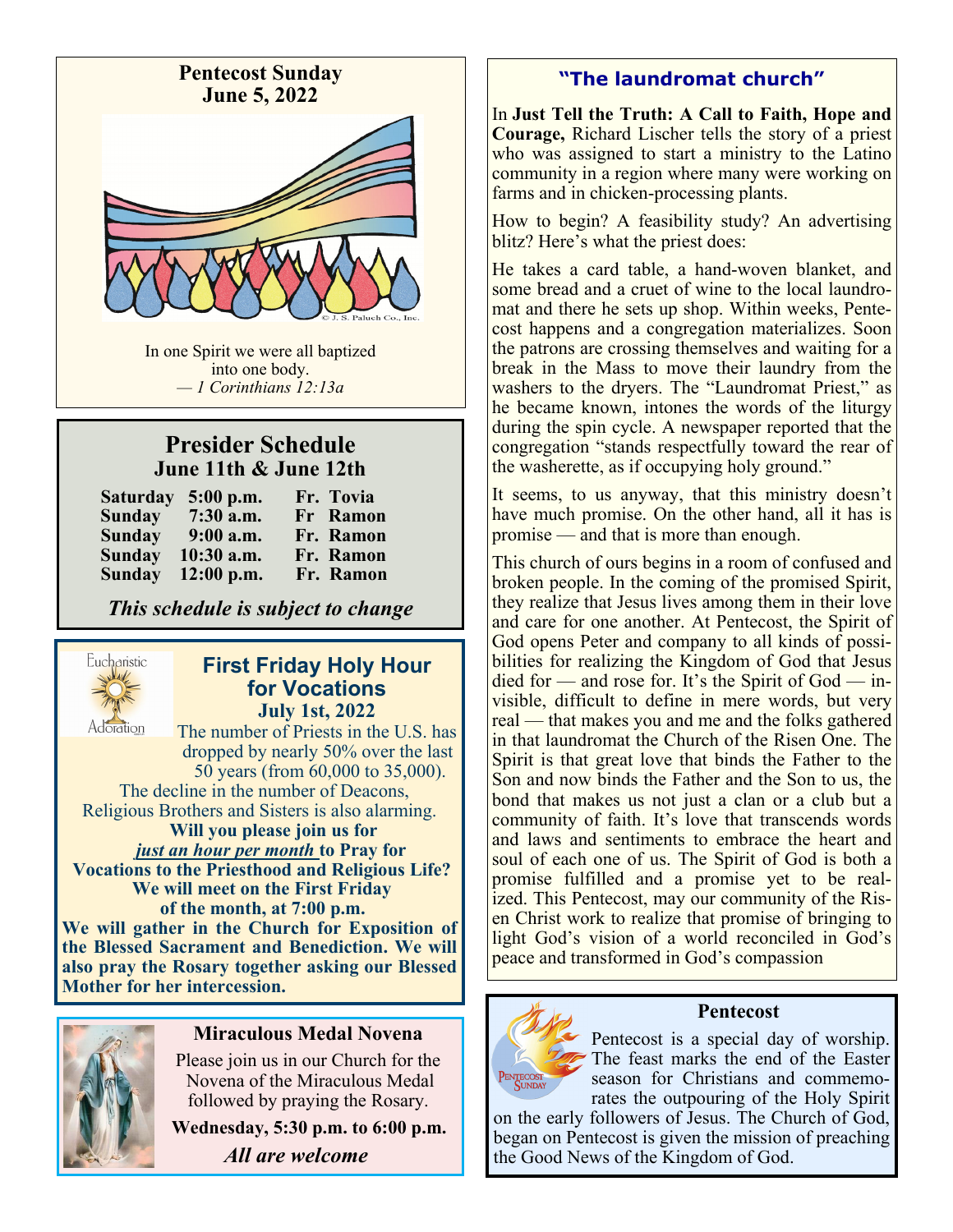# *Please pray for the sick*

Resty Gutierrez Jr. Fr. Matt Murphy Amelia Solis Ernest Escallante Dolores Garland Angela Samson Gonzales Morgan Abalos Jackie Cortez Desiree Velazquez Geraldine Dugas Jessica Schindler Adel Francisco Gigi Patacsil Charlotte Castagnola Manuel Lucero Beatrice E. Reyes Marty Nussbaum Rey D. Reyes

Isabel Reyes Chris Francis Bernadette Daniels Flora D. Mesias Jesus Mesias Shirley Crowe Eunice Hildebrant Maria Theresa Villaflor Adory M. Pacheco Lucille Gogo Iriarte Claire Villarosa Publio Junco Debi Zamora Ed Graziani Richard Haro Francis Jacob III **and all those in our Prayer book.**

**dic** you **Know** 

**Five steps for preventing child abuse takes all of us** 

Preventing child abuse is the work of our entire community. The best way to start taking up your part of this work is

through learning the five steps for preventing child sexual abuse. Learn where child abuse happens, and how to recognize the signs of abuse and predatory behavior. If you have not gone through a VIRTUS<sup>®</sup> training program, this is a great time to do so. **For more information, visit lacatholics.org/didyou-know/.** 



Today, Pentecost Sunday, marks the  $18<sup>th</sup>$  anniversary of the New Stained Glass Media Ministry Media Mass. We have come a long way from our initial presentations to our present format with the added benefit of live streaming for all of our parishioners, and yes the

world. We are a dedicated ministry of volunteers that work in keeping with Pope Francis's New Evangelizations through our Mission Statement.

#### **"To Heighten the Worship Experience and Sacramental relationship of St. John Baptist de la Salle Parish Community by creatively integrating the use of Electronic Media with Word and Prayer"**

We are always actively looking for new volunteers in our rewarding ministry. Please keep us in your prayers that the Holy Spirit continues to guide us. Thank you, our parishioners, for embracing our ministry the past 18 years.

media@sjbdls.org

# **Mass Intentions For The Week**

| Sunday    | $7:30$ a.m.<br>$9:00$ a.m.<br>10:30 a.m.<br>12:00 p.m. | Alfonso Manimbo Sr.<br>De La Salle Parishioners<br>Juliana & Federico<br>De La Vega<br>Sally & Mike Harrington |
|-----------|--------------------------------------------------------|----------------------------------------------------------------------------------------------------------------|
| Monday    | $7:30$ a.m.                                            | Honorato Jervos Sr.                                                                                            |
| Tuesday   | $7:30$ a.m.                                            | George & Mary Herrera                                                                                          |
| Wednesday | $7:30$ a.m.                                            | Rod Sandoval                                                                                                   |
| Thursday  | $7:30$ a.m.                                            | <b>Russell Porlier</b>                                                                                         |
| Friday    | $7:30$ a.m.                                            | Souls in Purgatory                                                                                             |
| Saturday  | $7:30$ a.m.                                            | Thet Bagsik                                                                                                    |
| Saturday  | $5:00$ p.m.                                            | Socorro Jervoso                                                                                                |



# **Priest Retirement Fund**  *June 11th & 12th*

We are truly blessed by the men who have given their lives in service to thousands of families as a priest. As life begins to change in their later years, so too do their needs. Together we are invited to join and bless those who have blessed us by making a meaningful gift to the Priest Retirement Fund. Have you ever wondered what happens to our priests after they retire from teaching, preaching, and serving on a regular basis? Where do they go? Who takes care of them? What do they

need? Like us, they desire rest and have needs for care and medical treatment as they grow older. Unlike most of us, though, their modest salaries were never meant to provide for them after many years of service.Your gift to the *Priest Retirement Fund* is a meaningful investment and true blessing for the care and comfort of our spiritual fathers as they enter the later chapters in life.

> They deserve nothing less. **Envelopes are in the pews**

**COVID 19 Public Health Continues to Strongly Recommend Masking Indoors and in Houses of Worship to Protect those at Elevated Risk.** 

When we look at our city and our country right now, I think we can see that we have an important responsibility to share the truth that we are all children of God, and that God loves every person.

**-Archbishop José H. Gomez**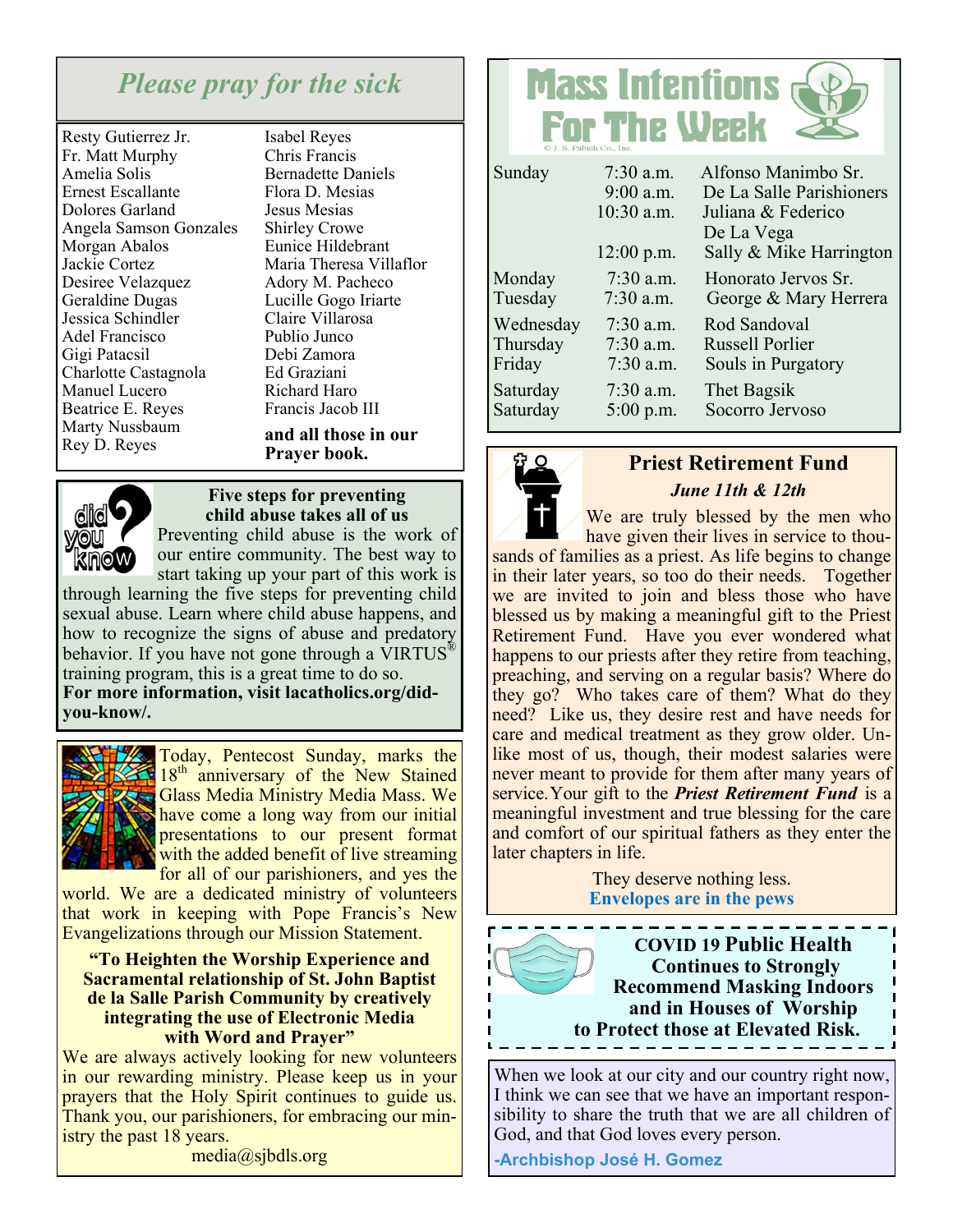# **Faith Formation News NEW 2022 – 2023 RELIGIOUS EDUCATION REGISTRATION**  New Religious Education **Religious Education**  Registrations will be accepted on a first come basis. If you are interested in the following Religious Education Programs: • The Sacrament of Confirmation for Adults or High School students. The Sacrament of Communion,  $1<sup>st</sup>$  grade through High school.

- The Order of Christian Initiation for Adults/ Children. This process is available for those who are unbaptized or baptized who want to become Catholic or for baptized Catholics who want to receive First Communion and Confirmation.
- Continued Religious Education for Elementary and Middle School students.

For registration details, please contact the

**S.R.E. Office at: re@sjbdls.org / 818-368-1514.**  Include your contact information, the program you are interested in (see description above), the grade of your student, or if you are inquiring about an adult program. Office hours are Monday– Thursday, 8:00 a.m.– 4:30 p.m.

### .**Gifts for service**

*Adult:* What gift of service have you received from the Holy Spirit and how well are you using it right now?

*Child:* What gift do your hope to receive from the Holy Spirit? How could you use it to serve others.

# **Parenting Pointers**

"Jesus came and stood in their midst." (John 20:19) Church is a holy place but so are our homes and the people we live with. Consider how Jesus may come, stand, sit, and play with us as we spend time together today. Peace & love often sound like cliches. Help it to come alive with your children this weekend.

# $300$  is GOOD, ALL THE TIME!

#### **PARISH TRAINING FOR NEW EUCHARISTIC MINISTERS AND ALTAR SERVERS**

If you are interested in becoming a Eucharistic Minister or if your child would like to be trained as an Altar Server (students must be entering the 4th grade and up in September 2022), please contact the Ministry Office at **re@sjbdls.org** or (818) 368-1514.



St. Joseph the Worker Church will be having Eucharistic Adoration, Benediction, & Rosary every Friday of the month. Eucharistic Adoration will

take place from  $2:00 - 7:00$  p.m. The Benediction will be at 7:00 p.m., followed by the Holy Rosary.

**You can visit the Jubilee Door at that time.** 

The Jubilee Year began on September 11, 2021, with an Opening Mass at the Cathedral of Our Lady of the Angels and will continue until September 10, 2022, when a Closing Mass will be held at Mission San Gabriel Arcángel.

Twenty-two parishes around the Archdiocese have been designated special jubilee year pilgrimage sites. With the approval of the Holy See, a plenary indulgence, which removes the temporal punishment due to sins already forgiven, is granted to those who enter the holy door of any of the pilgrimage sites to pray with the condition that they have confessed their sins and have received Holy Communion.

*Learn more at: forwardinmission.com* 

# **Why Do Catholics Do That !**

**During the Profession of Faith, why do the clergy and some parishioners bow their head at "born of the Virgin Mary and became Man?"**

The tradition of the Church over the centuries was to genuflect in reverence at that phrase because it refers to the mystery of the Incarnation, Jesus taking on a human nature in order to bring salvation to the world. The custom of the genuflection is preserved now only on the feast of Christmas and on March 25, the feast of the Annunciation. The rest of the year, a bow takes the place of the genuflection.

#### **Should parishioners remain kneeling after Communion until all the extra hosts are put back in the Tabernacle?**

The general custom has been to kneel until the Blessed Sacrament is placed in the Tabernacle. But it is equally appropriate to sit or stand. The primary consideration should be reverence and meditative prayer.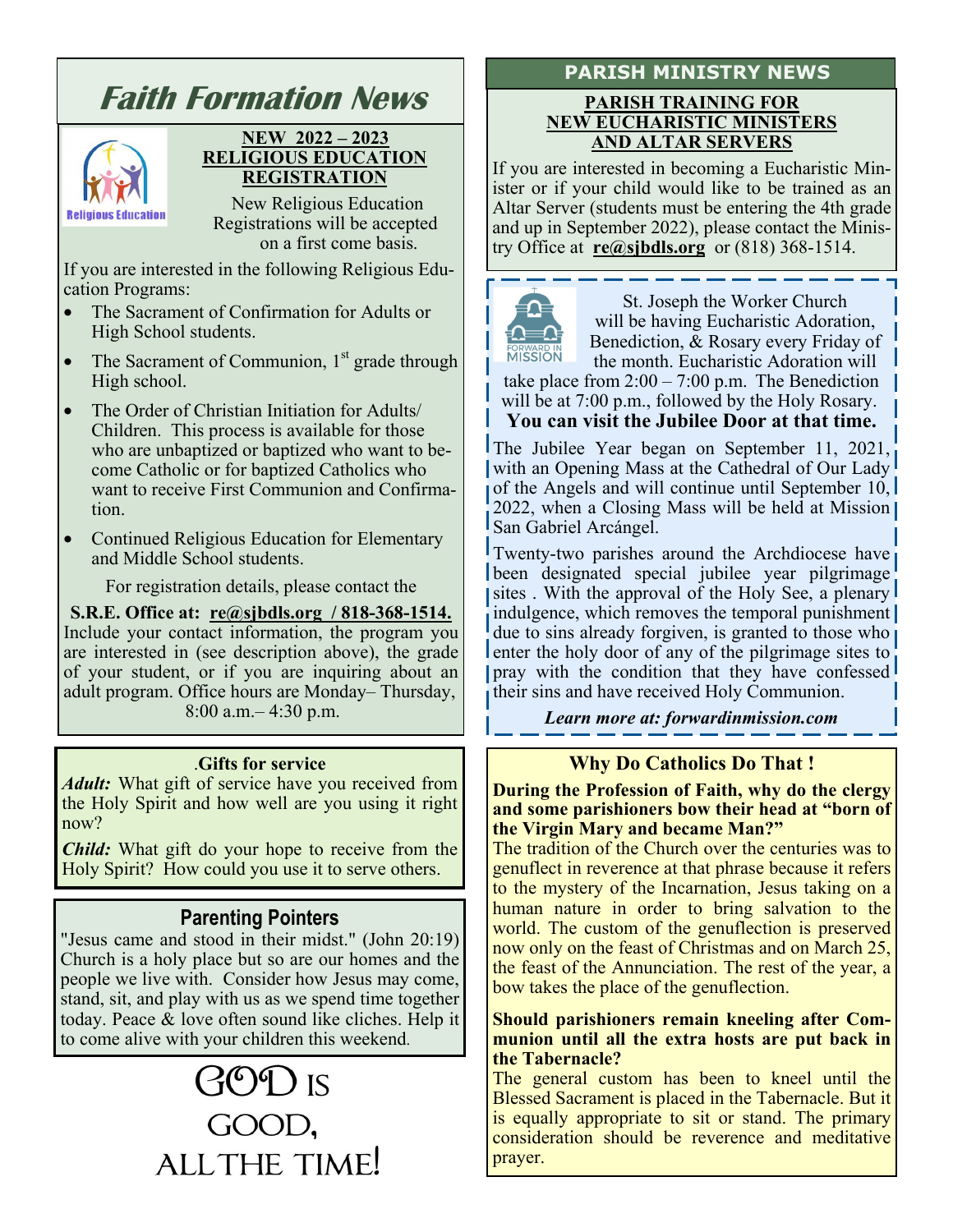

### **DE LA SALLE CHURCH AND SCHOOL SCRIP FUNDRAISER**

We carry scrip (gift cards) for many stores, including Macy's, J.C. Penny's, and Target. We also carry scrip for spe-

cialty stores including Bath and Body, Bed, Bath, and Beyond, Starbucks, and Sees Candy. For your dining needs we have scrip for many restaurants including, Yard House, Chipotle, Chili's, Macaroni Grill, Olive Garden, Outback, Black Angus, Panera Bread, and Denny's. Fast food restaurants: Pizza Hut, Taco Bell, Subway, El Pollo Loco, Jack in the Box, Arby's, Del Taco, Burger King, Wendy's, and Carl's Jr. You can also purchase scrip for Exxon-Mobil, Shell, Arco, Vons, Albertsons, Smart and Final, and Walmart/Sam's, and Target.

Available in the Parish Office Monday– Thursday, 9:00 a.m.-4:00 p.m. Thank you for supporting the Scrip Ministry.

that they may rejoice with the Risen Lord.

## *Frank Godinez*

May the souls of all the faithful departed, through the mercy of God, rest in peace.

#### **HEALING MASS St. Rose of Lima Catholic Church**

"Healing of Memories", Monday, June 13, 2022 7:00 pm, Simi Valley Celebrant: Fr. Bob Garon, Deacon: Pete Wilson

**Bring your friends and family. All are welcome!**

#### **THE SPIRIT'S ACTIVE POWER**

The mystery of the Trinity refers to one God in three persons. We frequently acknowledge Jesus as "the second person of the Trinity," but referring also to the Spirit as a "person" comes less naturally. In religious art, the Holy Spirit often appears as a dove or, as in today's reading from the Acts of the Apostles, tongues of fire. Much rarer are images of the Spirit as a "person" in recognizable human form. Today's readings do not settle the issue of how to picture the Spirit, but they certainly give shape to the Spirit's active power in the world and in each human heart. In Acts, the Spirit enables people to speak and understand a variety of languages. Paul's letter to the Corinthians praises the Spirit for all kinds of spiritual gifts, services, and "workings." Finally, in John's Gospel, Jesus calls the Spirit our Advocate and our divine teacher.

Copyright © J. S. Paluch Co.



# **OSV Online Giving**

#### **Go to www.osvhub.com/sjbdls/funds**

**First Online Donation:** Follow the following steps: Select which fund you want to donate to by clicking on the Give Now spot on the fund you want to donate to. Example: Weekly Contributions. Click on the (v) for additional options.

Enter your gift amount (Example: \$20.00, etc.) Gift Type (either **One Time or Recurring)** Frequency (Choose from Weekly Biweekly, etc.)

State Date you want donations to start. Click Continue, enter your Information.

Enter payment information (Choose either Checking Account or Credit Card),

Enter Payment Address Click on save my payment. Enter **your new password. (It will be needed every time you log in.)**

In Memoriam **natural Click on submit gift.** Click back to Fund List to do-<br>let us pray for all who have died,



# *Envelope Reminder*

In order to receive proper credit for your contributions, please use your preprinted envelopes that you receive in the mail. If you forget

your envelope, please use an envelope in the pew or a check, and include your parish number.



#### **ANOINTING OF THE SICK**

The Sacrament of Anointing of the Sick is administered by our Priests. During the week, contact the Parish Office for an appointment. The anointing suffices for the duration of the illness.

#### **FUNERAL ARRANGEMENTS**

Please contact the Parish Office so we may assist.

#### **BAPTISM**

For infant Baptism, please contact the Parish Office at 818 363-2535 ext. 221. For Baptism of children ages 7 and above, please contact the SRE Office at 818 368-1514.

#### **MARRIAGE**

Please contact the Parish Office at 818 363-2535 ext. 224, Monday between 1:00 p.m. to 5:00 p.m., at least 6 months prior to setting a wedding date.